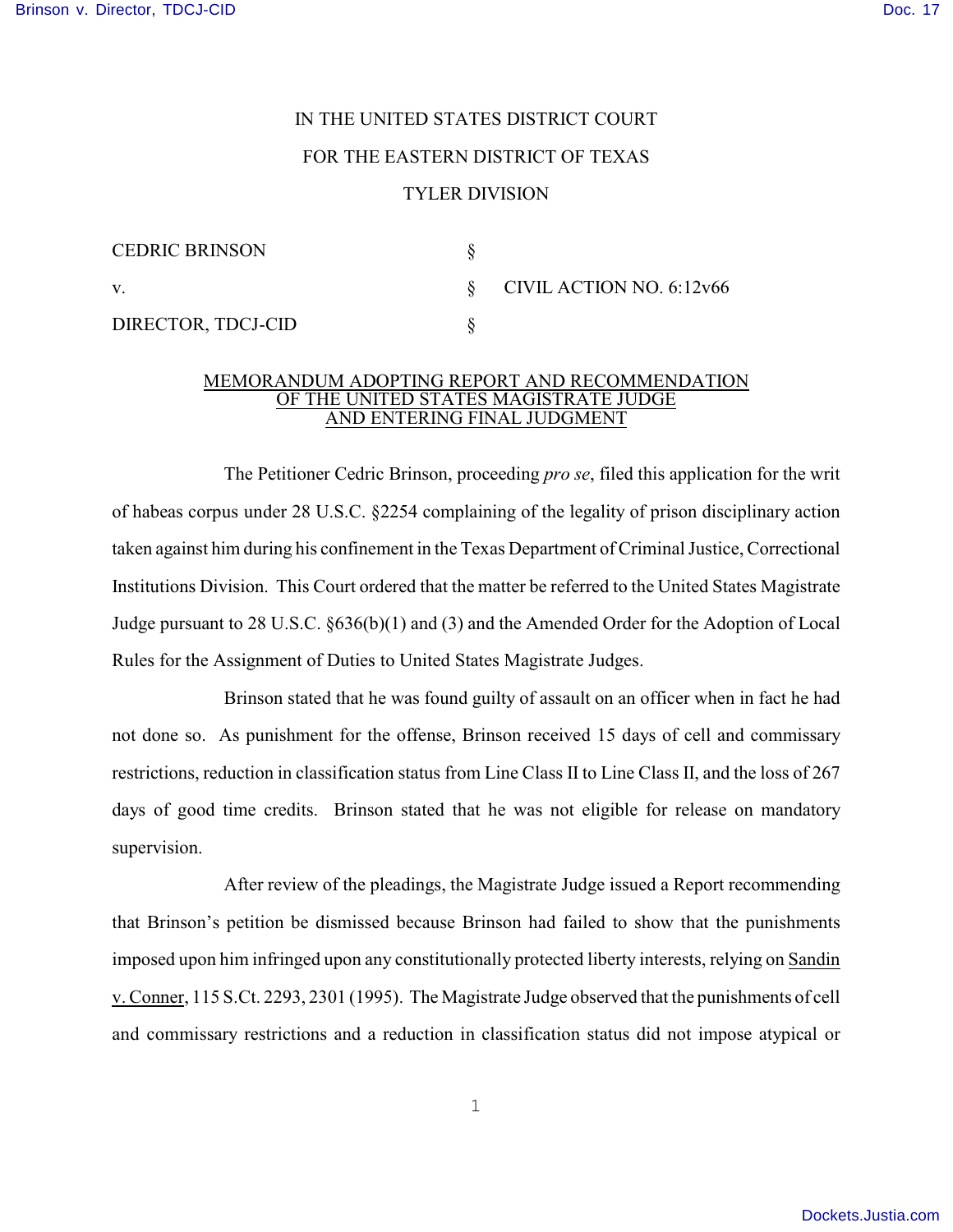significant hardships upon Brinson in relation to the ordinary incidents of prison life, and the loss of good time did not implicate a protected liberty interest because Brinson is not eligible for release on mandatory supervision. *See* Malchi v. Thaler, 211 F.3d 953, 959 (5th Cir. 2000); Pichardo v. Kinker, 73 F.3d 612, 613 (5th Cir. 1996). The Magistrate Judge also recommended that Brinson be denied a certificate of appealability *sua sponte*.

Brinson filed objections to the Report of the Magistrate Judge on July 10, 2012. In his objections, Brinson says that he wants the Court to order TDCJ to show the video of the incident, which he says will prove his innocence. He says that "I do understand the legal standards after reading them as this Court pointed them out to be," but states that he wants the Court to understand that he is asking for what TDCJ can give back to him if so ordered. Specifically, Brinson asks that he be released from administrative segregation, his line class restored, and that he be sent to a unit of his choosing.

Brinson does not address the Magistrate Judge's conclusion that he had failed to show the deprivation of a constitutionally protected liberty interest in the punishments inflicted upon him. He seeks relief in the form of release from administrative segregation, restoration of his classification status, and a transfer to a different unit, but none of these are protected liberty interests. *See* Pichardo, 73 F.3d at 613 (no liberty interest in being free from administrative segregation); Malchi, 211 F.3d at 958 (no liberty interest in a particular time-earning classification); Meachum v. Fano, 427 U.S. 215, 224 (1976) (no constitutional right to be confined in any particular prison unit within the state).

Brinson asks that the Court order that TDCJ show the video of the incident, which is in effect a request that the Court retry the disciplinary case. The Fifth Circuit has held that district courts, in reviewing prison disciplinary proceedings, need not conduct a *de novo* factual review. Smith v. Rabelais, 659 F.2d 539, 545 (5th Cir. 1981). In any event, such a review would have no bearing on the Magistrate Judge's recommended findings and conclusions, which rely on the fact